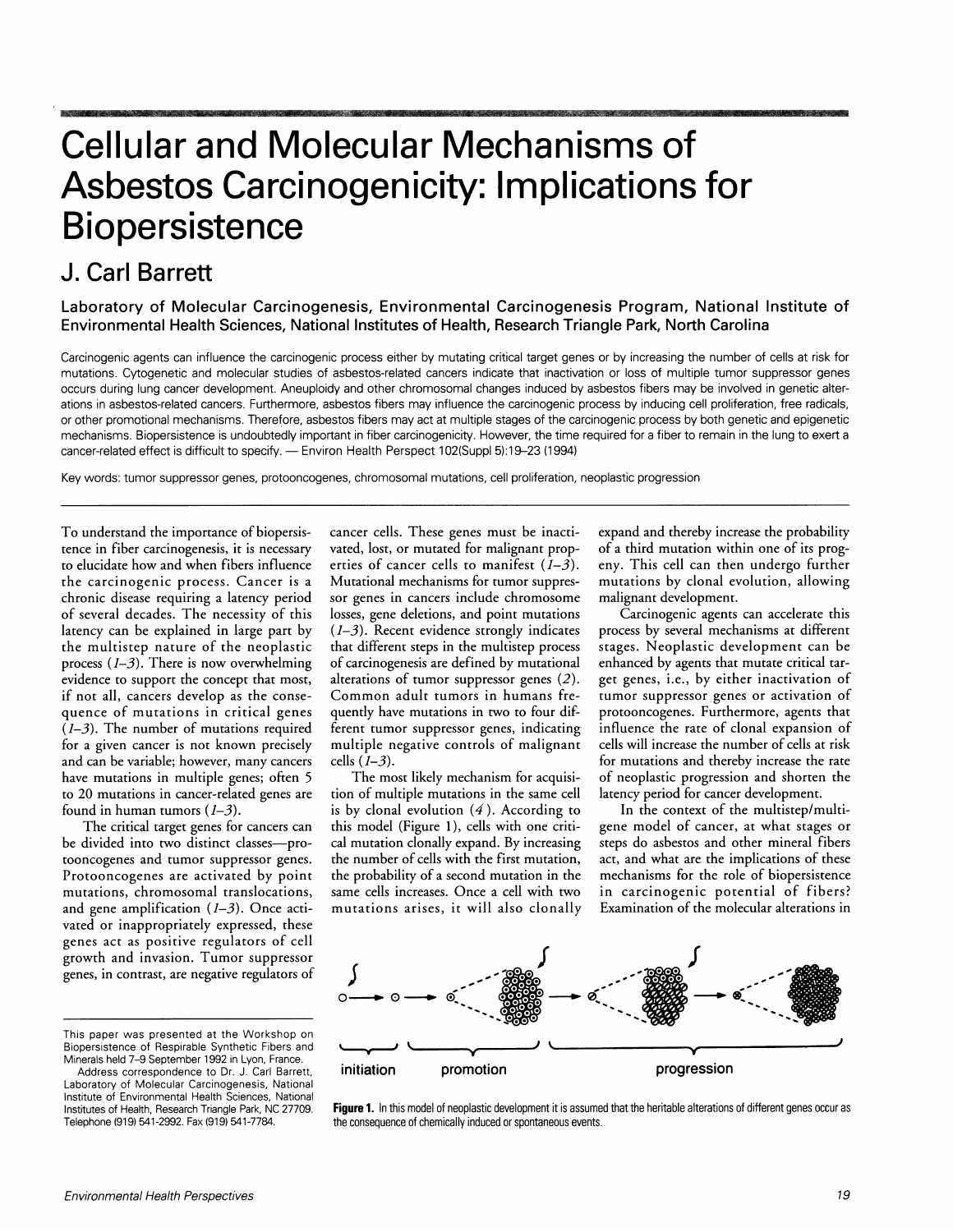asbestos-related cancers (e.g., mesotheliomas) provides insight into the critical events in these neoplasms.

Cytogenetic analyses often provide the first clues as to the critical changes for a given tumor type. Nonrandom chromosome changes indicate chromosomal regions where critical target genes for cancers reside. Specific nonrandom chromosome alterations have been observed in human mesotheliomas (5). Of particular interest are alterations involving human chromosomes 1, 3, 5, 6, and 7 (Table 1). Deletions or rearrangements involving chromosome 1 have been reported in several studies involving human mesothelial cells  $(5-14)$ ; Gibaz et al. report that these aberrations occur with a frequency of >60% (8). A gene important for cellular senescence is located on human chromosome  $1$  (15). Alterations of this gene play a role in cellular immortalization and thus may be critical for development or progression of the neoplastic phenotype. Aberrations involving chromosome 1 frequently are observed in many other types of human cancer, including tumors of the reproductive organs, leukemias, breast cancer, colon carcinoma, melanoma, multiple endocrine neoplasia, and neuroblastoma (15).

A second commonly observed cytogenetic alteration in human mesothelioma cells is deletion or monosomy of chromosome 3  $(7, 9, 10, 16)$ . A tumor suppressor gene involved in several human cancers, including lung cancer (17), renal cell carcinoma (17),

and cervical carcinoma  $(18)$ , is thought to be located on chromosome 3p. Alterations in this region of chromosome 3 observed in mesotheliomas suggest that this same tumor suppressor gene could be involved in mesothelioma development. Losses of tumor suppressor gene functions occur in several types of human cancer  $(1-3)$ , but a direct role for this or any other tumor suppressor gene in the genesis of mesothelioma has yet to be demonstrated.

Extra copies (gains or polysomes) of chromosome 7 (6,11) have been observed frequently in human mesotheliomas suggesting that increased dosage of a gene on chromosome 7 may playa role in transformation of mesothelial cells. Chromosome 7 is the site of the protooncogene HER-1, which encodes the epidermal growth factor receptor (EGF-R) (19). Trisomy or polysomy of chromosome 7 has been observed in other types of human cancer (20), and it has been speculated that this could be responsible for altered expression of the EGF-R in melanoma cells (20). To date, the role of EGF-R expression in the development of mesothelioma has not been thoroughly investigated. In addition, platelet-derived growth factor-alpha (PDGF- $\alpha$ ) also is located on human chromosome 7 (21), and a role for this growth factor in the development of mesothelioma has been suggested  $(5)$ .

In a recent report, Pelin-Enlund and coworkers reported an excess of the short arm of chromosome 5 in 6 out of 7 human mesothelioma cell lines (14). In addition, that report cited monosomy of chromosome 13, the chromosome known to contain the human retinoblastoma (Rb) tumor suppressor gene  $(3)$ . Loss of normal Rb gene function has been observed in human lung tumors (3), but no direct evidence exists for a role for this gene in mesothelioma development.

Deletion or loss of chromosome 6 recently was reported as the sole karyotypic abnormality in a mesothelioma (22), which suggests that loss of a gene on the long arm of this chromosome may be primary in mesotheliomas.

Losses of whole chromosomes or deletions of portions of specific chromosomes provide evidence for the loss of tumor suppressor genes in mesotheliomas, which is an important step in the genesis of most human tumors  $(1-3)$ . Extra copies of specific chromosomes are also commonly observed in mesotheliomas; this finding suggests a possible dosage effect, such as amplification and overexpression of protooncogenes. Both normal and transformed mesothelial cells express and respond to a variety of growth factors and growth factor receptors  $(5)$ , which can act as oncogenes if overexpressed or inappropriately expressed. However, a specific oncogene involved in mesotheliomas has not yet been identified (5).

Although asbestos and other mineral fibers do not induce gene mutations, they are active as chromosomal mutagens (5,23,24). Chromosomal gains and losses and chromosomal deletions are induced

| $\overline{\mathbf{c}}$<br>3<br>4<br>5<br>$\overline{6}$ | Fleiter et al. $(7)$ , Gibas et al. $(8)$ ,<br>Popescu et al. $(9)$ , Bello et al. $(10)$<br>Olofsson and Mark $(6)$<br>Fleiter et al. $(7)$ , Bello et al. $(10)$ , |                                              | Tiainen et al. (11), Mark (12), Versnel et al.<br>$(13)$ , Pelin-Enlund et al. $(14)$ . Olofsson and Mark $(6)$ |
|----------------------------------------------------------|----------------------------------------------------------------------------------------------------------------------------------------------------------------------|----------------------------------------------|-----------------------------------------------------------------------------------------------------------------|
|                                                          |                                                                                                                                                                      |                                              |                                                                                                                 |
|                                                          |                                                                                                                                                                      |                                              |                                                                                                                 |
|                                                          |                                                                                                                                                                      |                                              | Gibas et al. $(8)$                                                                                              |
|                                                          |                                                                                                                                                                      |                                              | Gibas et al. $(8)$ , Mark $(12)$ , Decker et al. $(33)$                                                         |
|                                                          | Popescu et al. $(9)$ , Stenman et al. $(16)$                                                                                                                         |                                              |                                                                                                                 |
|                                                          | Versnel et al. $(13)$ , Olofsson and Mark $(6)$                                                                                                                      |                                              |                                                                                                                 |
|                                                          | Bello et al. (10), Klominek et al. (30)                                                                                                                              | Pelin-Enlund et al. (14)                     | Versnel et al. (13), Ke et al. (32)                                                                             |
|                                                          | Bello et al. $(10)$ , Gibas et al. $(8)$ ,                                                                                                                           |                                              | Versnel et al. $(13)$ . Ke et al. $(32)$                                                                        |
|                                                          | Stenman et al. (16). Meloni et al. (22)                                                                                                                              |                                              |                                                                                                                 |
|                                                          | Popescu et al. $(9)$                                                                                                                                                 | Tiainen et al. (11), Olofsson and Mark $(6)$ | Ke et al. (32)                                                                                                  |
| 9                                                        | Klominek et al. (30), Pelin-Enlund et al. (14)                                                                                                                       |                                              | Gibas et al. $(8)$ , Versnel et al. $(13)$                                                                      |
|                                                          |                                                                                                                                                                      |                                              |                                                                                                                 |
| 11                                                       | Lechner et al. (31)                                                                                                                                                  | Tiainen et al. (11)                          | Gibas et al. $(8)$ , Versnel et al. $(13)$                                                                      |
| 12                                                       |                                                                                                                                                                      |                                              | Versnel et al. (13), Decker et al. (33)                                                                         |
| 13                                                       | Pelin-Enlund et al. (14), Mark (12)                                                                                                                                  |                                              | Versnel et al. (13), Ke et al. (32)                                                                             |
| 17                                                       | Olofsson and Mark (6)                                                                                                                                                |                                              | Versnel et al. $(13)$ . Gibas et al. $(8)$                                                                      |
| 18                                                       | Fleiter et al. $(7)$ , Olofsson and Mark $(6)$                                                                                                                       |                                              |                                                                                                                 |
| 21                                                       | Olofsson and Mark $(6)$ , Lechner et al. $(31)$                                                                                                                      |                                              |                                                                                                                 |
| 22                                                       | Fleiter et al. (7). Tiainen et al. (11).                                                                                                                             |                                              | Versnel et al. (13).                                                                                            |
|                                                          | Gibas et al. $(8)$ , Mark $(12)$ , Stenman et al. $(16)$ ,                                                                                                           |                                              |                                                                                                                 |
|                                                          |                                                                                                                                                                      |                                              | Versnel et al. (13)                                                                                             |

<sup>a</sup> Reported in two or more studies.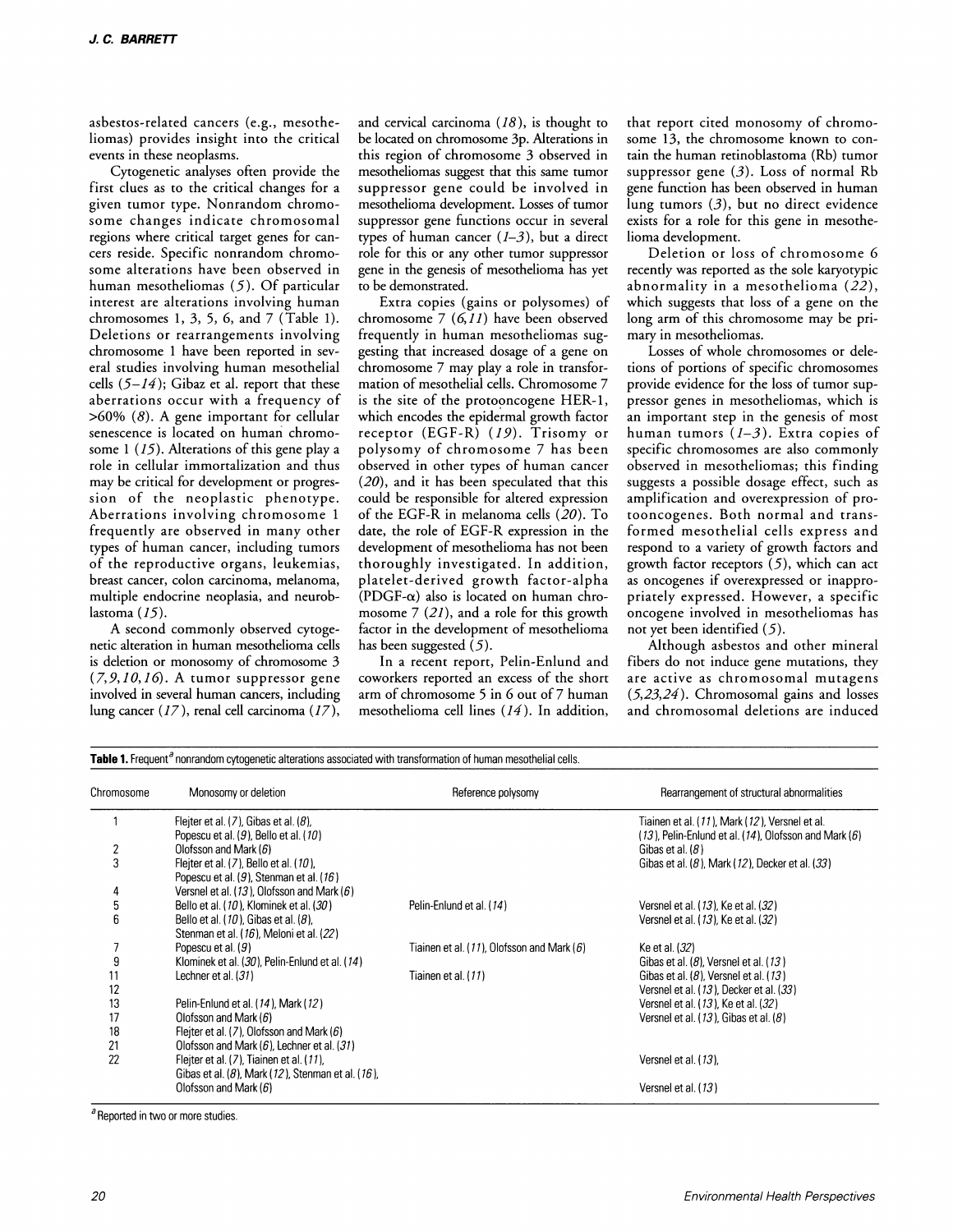following exposure of human and rodent cells, including mesothelial cells, to asbestos fibers.

A mechanism for asbestos-induced aneuploidy, i.e., losses and gains of individual chromosomes, has been proposed (25,26). In the first step, crocidolite asbestos fibers are taken up by the cells by phagocytosis within 24 hr after treatment (25,26); the intracellular fibers accumulate around the perinuclear region of the cells 24 to 48 hr after exposure. When the cells undergo mitosis, the physical presence of the fibers results in interference with chromosome segregation. Analysis of chrysotile-exposed cells in anaphase (25) reveals a large



Figure 2. The multistep process of carcinogenesis results from multiple genetic changes required for a normal cell to evolve into a malignant cell. Asbestos fibers may initiate this process by a chromosomal mutation. However. additional mutations are required for clinically evident neoplasms. These secondary mutations are more likely to arise if the initiated (mutant-l) cells are stimulated to proliferate, for example, by fiber·related promotional mechanisms. Tumor promo· tion results in clonal expansion of the initiated cells, but preneoplastic cells must progress and acquire additional mutations. Asbestos fibers may influence this progression either by inducing chromosomal mutations in the intermediate cells or by stimulating cellular proliferation. Asbestos fibers also may stimulate proliferation of the normal cells thereby increasing the rate of either asbestos·induced or spontaneous mutations. Therefore, asbestos fibers can influence the carcinogenic process either at early or late stages by both genetic and epigenetic mechanisms. Synergism with other agents (e.g., cigarette smoke) can be explained by asbestos acting at one step and the synergistic carcinogen acting at a<br>different step in this multistep process.



Figure 3. Pathways of asbestos carcinogenicity. Asbestos fibers may exert their carcinogenic effects on mesothelial and bronchial epithelial cells by direct and indirect mechanisms. Direct effects can occur following the physical interaction of fibers with target cells or by the generation of free radicals from the fiber source. Indirect effects arise following the interaction of fibers with inflammatory cells that produce mediators such as cytokines and various reactive oxygen species. As a result, target cells sustain genetic alterations that lead to the development of tumors. IT aken from Walker et al. (5) with permission.]

increase in the number of cells with abnormalities including lagging chromosomes, bridges, and sticky chromosomes. Asbestos fibers are observed in the mitotic cells and appear, in some cases, to interact directly with the chromosomes. Using ultrastructural analysis, Wang et al. (27) observed asbestos fibers apparently interacting with metaphase chromosomes after treatment of rat mesothelial cells in culture. It also has been proposed that the physical interaction of the asbestos fibers with the chromosomes or structural proteins of the spindle apparatus can cause mis-segregation of chromosomes during mitosis, resulting in aneuploidy (25,26). These findings provide a mechanism, at the chromosomal level, by which asbestos and other mineral fibers can induce cell transformation and cancer.

Asbestos can heritably transform cells in culture leading to neoplastic transformation (5,28). Furthermore, asbestos-induced cell transformation is dependent on fiber size as is asbestos carcinogenicity, *in vivo*  (28). Long, thin fibers are more active than short, thick fibers. Chromosomal mutation induced by fibers is also fibersize dependent, and this is the likely mechanism for asbestos-induced cell transformation (29).

Since asbestos fibers induce chromosomal mutations, including chromosome losses and deletions, and since nonrandom chromosomal losses and deletions are observed in asbestos-induced cancers, it is reasonable to assume these events are interrelated. Losses of tumor suppressor genes occur at different stages of the multistep process of carcinogenesis; thus, asbestosinduced deletions of these genes may occur early or late in the carcinogenic process.

In addition to mutational mechanisms involving chromosomal alterations, asbestos fibers may act on the carcinogenic process by stimulating cell proliferation (Figure 2). Asbestos fibers may stimulate proliferation of normal cells either by compensatory growth after cytotoxic injury or by stimulation of macrophages and inflammatory cells that release cytokines and growth factors (Figure 3) (5). Cell division is required for asbestos-induced chromosome mutations to occur. Increasing the rate of cell proliferation may also increase the number of cells with spontaneous mutations. Furthermore, asbestos- and fiber-induced cell proliferation could accelerate clonal expansion of initiated or preneoplastic cells, which would promote neoplastic development. Therefore, asbestos fibers could influence the carcinogenic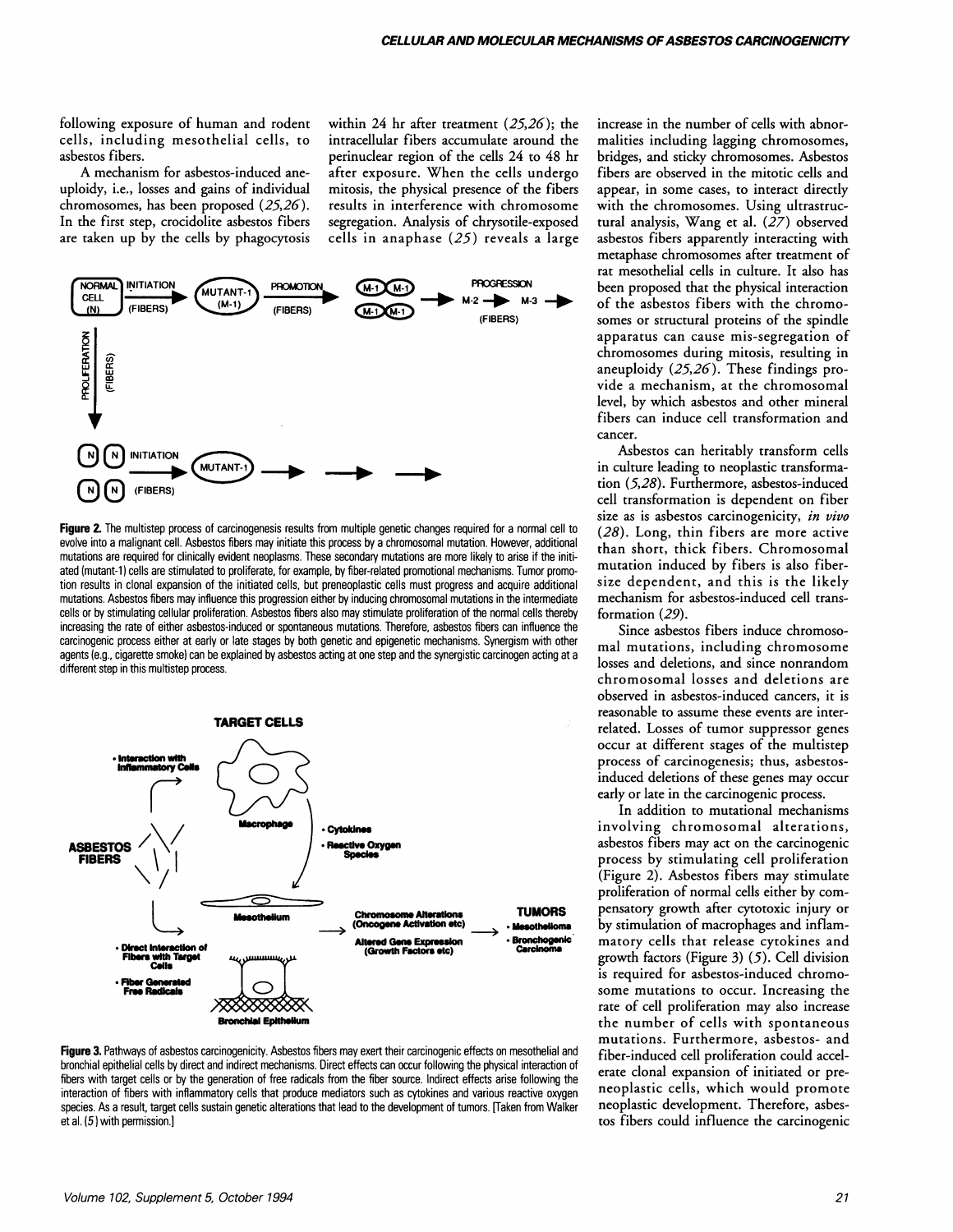process at either early or late stages by both genetic and epigenetic mechanisms.

Biopersistence of fibers is undoubtedly important in their carcinogenic potency. However, the time required for a fiber to remain in the lung to exert a cancer-related effect is difficult to specify. Increasing biologically active exposures to critical target cells will increase the carcinogenic potency of a fiber. Biologically active exposures are determined by retention and clearance mechanisms, by durability of the fiber, by availability of the fibers for interaction with target cells, and by their reactivity. Fiber-target cell interactions are determined both by intrinsic properties of fibers and extrinsic chemical modifications of fibers in the tissue milieu. Biological masking of fibers by proteins and other biomolecules *in vivo* can inactivate even persistent fibers. The critical target cells for fiber carcinogenicity include the progenitor cells for the asbestos-related cancers, e.g., mesothelial and bronchial epithelial cells, as well as inflammatory cells that release cytokines and other modifiers of mesothelial and epithelial cells following fiber stimulation.

Given the multistep nature of the carcinogenic process and the multiple mechanisms by which fibers might influence it

(5), it is very difficult to determine the degree of biopersistence necessary for fiber carcinogenicity. Longer exposures will increase the probability of a carcinogenic response, but very short exposures still may be significant. The mere presence of fibers in the lung, however, does not indicate biologically active exposures. Fibers in the lung at the time of disease detection may not be biologically active, and exposures to fibers that have not persisted to the point of disease manifestation may have been<br>critical for early, preclinical stages.

## **REFERENCES**

- 1. Barrett JC. Mechanisms of multistep carcinogenesis and carcinogen risk assessment. Environ Health Perspect 100:9-12 (1993).
- 2. Fearon ER, Vogelstein B. A genetic model for colorectal tumorigenesis. Cell 61:759-767 (1990).
- 3. Bishop JM. Molecular themes in oncogenesis. Cell 64:235-248 (1991).
- 4. Nowell P. The donal evolution of tumor cell populations. Science 194:23-28 (1976).
- 5. Walker C, Everitt J, Barrett JC. Possible cellular and molecular mechanisms for asbestos carcinogenicity. Am J Ind Med 21:253-273 (1992).
- 6. Olofsson K, Mark J. Specificity of asbestos-induced chromosomal aberrations in short-term cultured human mesothelial cells. Cancer Genet Cytogenet 41:33-39 (1989).
- 7. Flejter WJ, Li FP, Antman KH, Testa JR. Recurring loss involving chromosomes 1, 3, and 22 in malignant mesotheliomas: possible sites of tumor suppressor genes. Genes Chromosom Cancer 1:148-154 (1989).
- 8. Gibas Z, Li FP, Antman KH, Bernal S, Stahel R, Sandberg AA. Chromosome changes in malignant mesothelioma. Cancer Genet Cytogenet 20:191-201 (1986).
- 9. Popescu NC, Chahinian AP, DiPaolo JA. Nonrandom chromosome alterations in human malignant mesothelioma. Cancer Res 48:142-147 (1988).
- 10. Bello MJ, Rey JA, Aviles MJ, Arevalo M, Benitez J. Cytogenetic findings in an effusion secondary from pleural mesothelioma. Cancer Genet Cytogenet 29:75-79 (1987).
- 11. Tiainen M, Tammilehto L, Mattson K, Knuutila S. Nonrandom chromosomal abnormalities in malignant pleural mesothelioma. Cancer Genet Cytogenet 33:251-274 (1988).
- 12. Mark J. Monosomy 14, monosomy 22 and 13-q-Three chromosomal abnormalities observed in cells of two malignant mesotheliomas studied by banding techniques. Acta Cytol 22:398-401 (1978).
- 13. Versnel MA, Bouts MJ, Hoogsteden HC, van der Kwast TH, Delahaye M, Hagemeijer A. Establishment of human malignant mesothelioma cell lines. Int J Cancer 44:256-260 (1989).
- 14. Pelin-Enlund K, Husgafvel-Pursiainen K, Tammilehto L, Klockars M, Jantunen K, Getwin BI, Harris CC, Tuomi T, Vanhala E, Mattson K, Linnainmaa K. Asbestos-related malignant mesothelioma: growth, cytology, tumorigenicity and consistent chromosome findings in cell lines from five patients. Carcinogenesis 11:673-681 (1990).
- 15. Sugawara O, Oshimura M, Koi M, Annab LA, Barrett JC. Induction of cellular senescence in immortalized cells by human chromosome 1. Science 247:707-710 (1990).
- 16. Stenman G, Olofsson K, Mansson T, Hagmar B, Mark J. Chromosomes and chromosomal evolution in human mesotheliomas as reflected in sequential analyses of two cases. Hereditas 105:233-239 (1986).
- 17. Zbar B. Chromosomal deletions in lung cancer and renal cancer. Important Adv OncoI22:41-60 (1989).
- 18. Yokota J, Tsukada Y, Nakajima T, Shimosato Y, Mori N, Tsunokawa U, Sugimura T, Terada M. Loss of heterozygosity on the short arm of chromosome 3 in carcinoma of the uterine cervix. Cancer Res 49:3598-3601 (1989).
- 19. Carpenter G. Properties of the receptor for epidermal growth factor. Cell 37:357-358 (1984).
- 20. Trent JM, Leong SP, Meyskens FL. Chromosome alterations in human malignant melanoma. Carcinog Compr Surv 11:165-186 (1989)
- 21. Betsholtz C, Johnson A, Heldin C-H, Westermark B, Lind P, Urdea MS, Eddy R, Shows TB, Philpott K, Mellor AL, Knott TJ, Scott J. cDNA sequence and chromosomal localization of human platelet-derived growth factor A-chain and its expression in tumour cell lines. Nature 320:695-699 (1986).
- 22. Meloni AM, Stephenson CF, Li FP, Sandberg AA. Del(6q) as a possible primary change in malignant mesothelioma. Cancer Genet Cytogenet 59:57-61 (1992).
- 23. Barrett JC. Role of chromosomal mutations in asbestos-induced cell transformation. In:Cellular and Molecular Aspects of Fiber Carcinogenesis (Harris CC, Lechner JF, Brinkley BR, eds). Cold Spring Harbor, New York:Cold Spring Harbor Laboratory Press, 1991;27-39.
- 24. Jaurand MC. Particulate state carcinogenesis: a survey of recent studies on the mechanisms of action of fibres. In: Nonoccupational Exposure to Mineral Fibres, IARC Scientific Publications No. 90 (Bignon J, Peto J, Saracci R, eds). Lyon:Internationai Agency for Research on Cancer, 1989;54-73.
- 25. Hesterberg TW, Barrett JC. Induction by asbestos fibers of anaphase abnormalities: mechanism for aneuploidy induction and possibly carcinogenesis. Carcinogenesis 6:473-475 (1985).
- 26. Hesterberg TW, Butterick CJ, Oshimura M, Brody AR, Barrett JC. Role of phagocytosis in Syrian hamster cell transformation and cytogenetic effects induced by asbestos and short and long glass fibers. Cancer Res 46:5795-5802 (1986).
- 27. Wang NS, Jaurand MC, Magne L, Kheuang L, Pinchon MC, Bignon J. The interactions between asbestos fibers and metaphase chromosomes of rat pleural mesothelial cells in culture. Am J Pathol 126:343-349 (1987).
- 28. Hesterberg TW, Barrett JC. Dependence of asbestos- and mineral dust-induced transformation of mammalian cells in culture on fiber dimension. Cancer Res 44:2170-2180 (1984).
- 29. Oshimura M, Hesterberg TW, Tsutsui T, Barrett JC. Correlation of asbestos-induced cytogenetic effects with cell transformation of Syrian hamster embryo cells in culture. Cancer Res 44:5017-5022 (1984).
- 30. Klominek J, Robert K-H, Hjerpe A, Wickstrom B, Gahrton G. Serum-dependent growth patterns of two, nearly established human mesothelioma cell lines. Cancer Res 49:6118-6122 (1989).